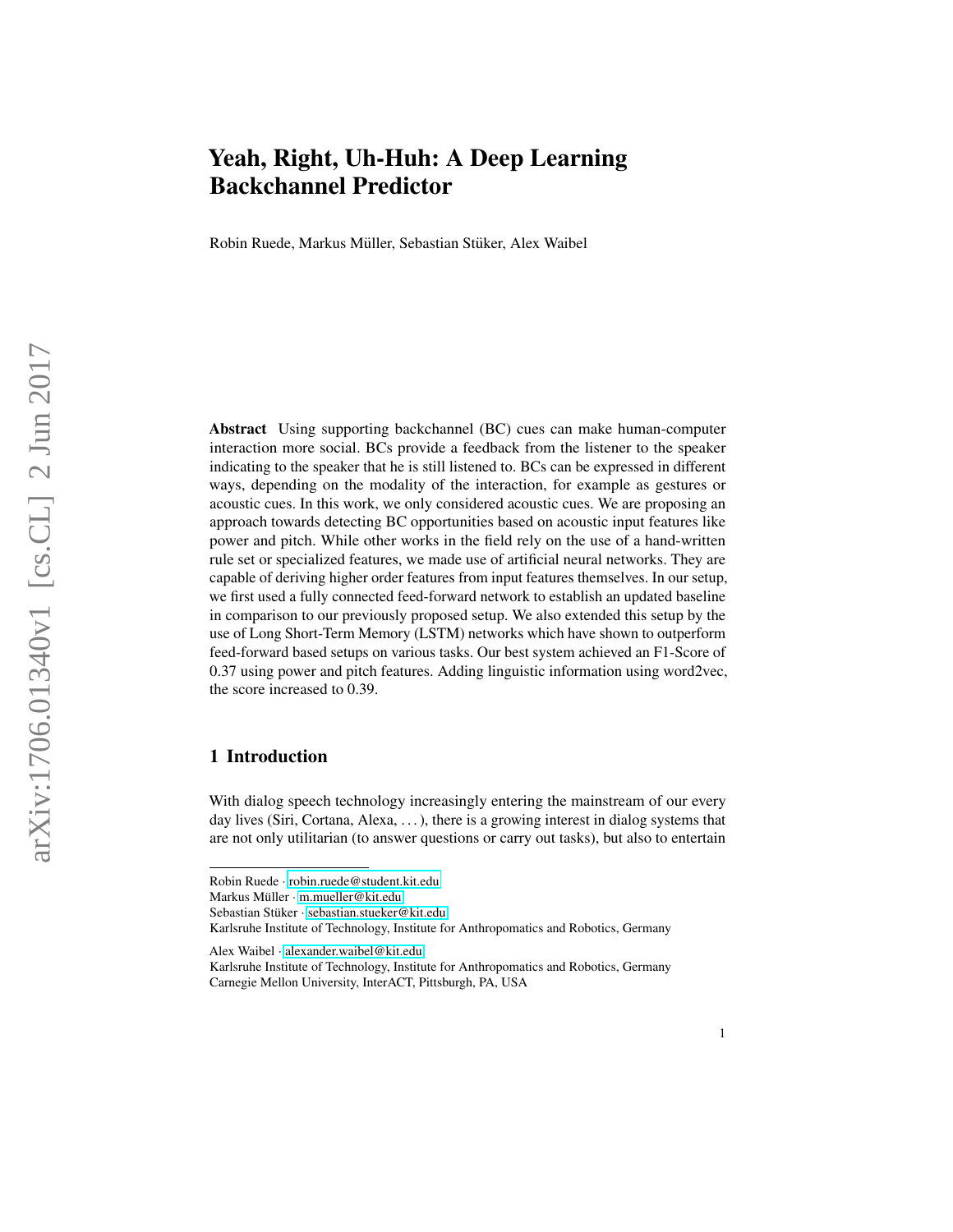and to be social. Humanoid robots, interactive toys, virtual assistants and even virtual psychiatrists and pets attempt to add an emotional and social dimension to human interaction that may go beyond improving the user experience of existing dialog systems, and thus require increasingly skillful and adept social interaction. Social dialogs are, however, much less well understood than goal directed ones. They do not aim for a particular outcome other than the more indirect goals of growing a mutual understanding, empathizing, bonding and entertaining between humans.

In the present paper, we are proposing a neural network based system to generate a social response. Our first attempt in this regard aims to predict a suitable social response, when human speakers take "the floor" and are sharing thoughts and experiences. The so-called "backchannel" (BC) involves short phrases ("uh-huh", "hum", "yeah", "right", etc.) whose role is to signal to another speaker that one is listening and paying attention. Further extensions also empathize, confirm, approve or disapprove. In conversational speech, BCs complement turn taking where more rapid questions and responses are exchanged. Despite its simple function, however, the BC is surprisingly complex: It must be chosen properly, timed correctly and placed at appropriate intervals. It also responds to content, emotion and discourse state.

In this paper, we describe a neural network approach to learning the production of proper BC cues. We will focus on short phrasal BC cues during longer stretches of conversational speech, where another speaker has taken the floor. Appropriate prediction of backchanneling is learned from human conversation and includes acoustic and linguistic features. In our work, we use recurrent neural networks to learn the choice and placement of appropriate BC cues from conversational data (Switchboard). Special attention is given to producing "causal" backchanneling, i.e., so that the generation of a BC can be produced in real-time systems with information of the past.

This paper is organized as follows: In the next Section, we provide an overview of related work. In Section [3,](#page-2-0) we describe our approach in detail, followed by an overview of the experimental setup in Section [4.](#page-3-0) The results of the experiments are presented in Section [5.](#page-7-0) This paper concludes with an outlook to future work in Section [6.](#page-8-0)

#### 2 Related Work

Different approaches towards BC prediction have been proposed in the past. They are based on different types of predictors and use a wide variety of input modalities. These modalities include acoustic features like pause and pitch, but also visual cues like head movement. In addition to these direct features, additional information sources like language models or part of speech tagging exist.

Many approaches are rule based. [\[25\]](#page-11-0) proposed a method that uses acoustic features. The authors state that the most important acoustic phenomena for BC prediction occur right before a BC. As features, they used pause information, as well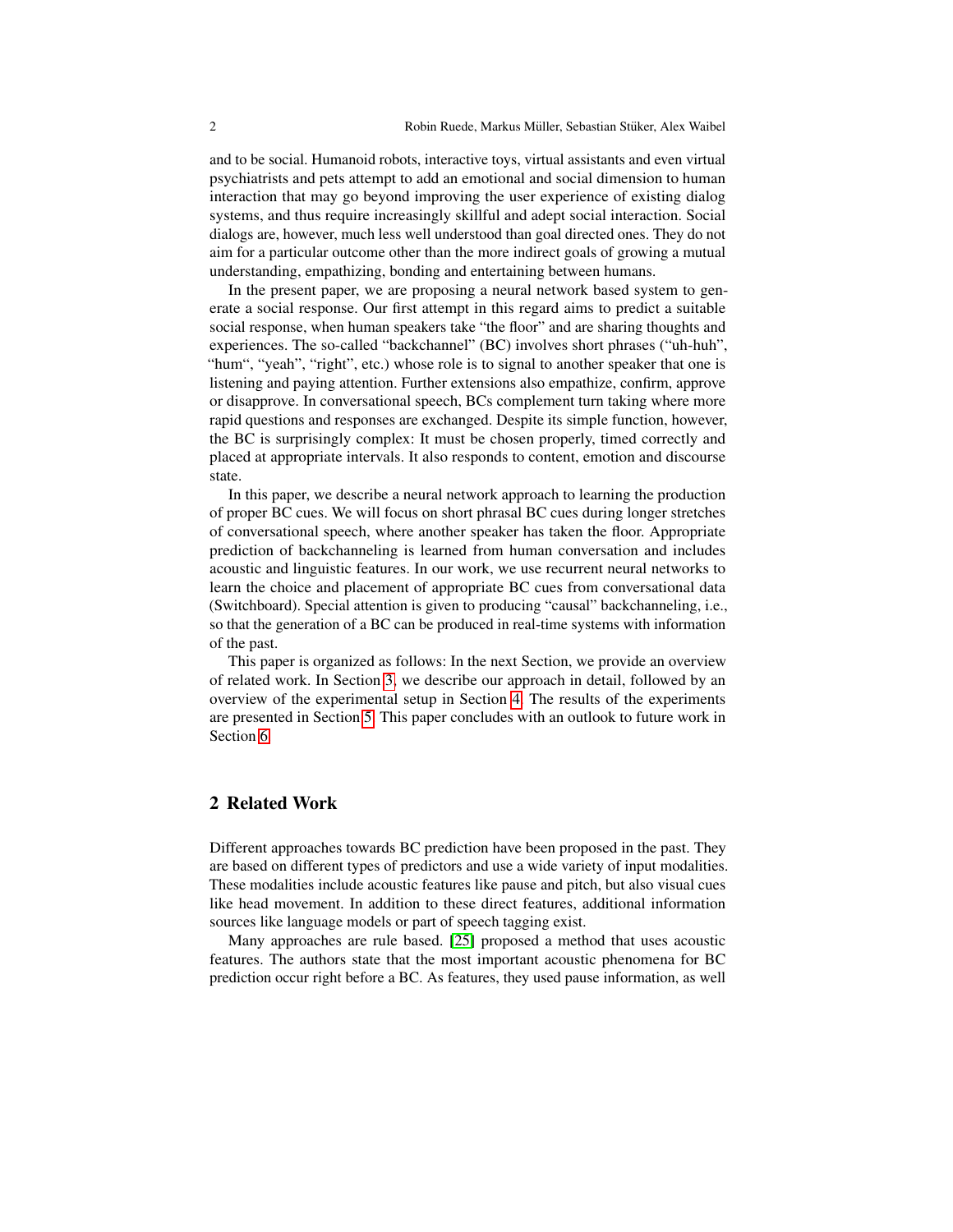as pitch (falling or rising slope). They conducted their experiments on a Dutch corpus and report that the most important feature in their work is the duration of the pause. [\[27\]](#page-11-1) proposed a similar approach triggering BCs at low pitch and pause regions in English and Japanese. But building a rule based system might prove difficult as these rules have to be manually created, which is a time-consuming and difficult to generalize. Other works included data-driven methods in which a classifier is trained and the output of this classifier is then post-processed. [\[16\]](#page-11-2) proposes an approach that incorporates sequential probabilistic models like Hidden Markov Models or Conditional Random Fields. They used a set of features including eye gaze and several features derived from the audio signal, e.g., downslopes in pitch or certain types of volume changes. In another approach, predicting different types of BC was attempted [\[8\]](#page-10-0). Detecting BCs in real-time was also proposed [\[20\]](#page-11-3) in the past.

There exists another category of systems that make use of artificial neural networks (ANNs). Being a data-driven method, NNs do not require handwritten rules. They have shown to be a versatile tool with the ability to learn relevant features automatically. A first approach towards detecting speech acts (including BCs) was proposed by Ries [\[19\]](#page-11-4). He used an NN in combination with an HMM. Stolcke also proposed NN based methods for modelling dialogue acts [\[23,](#page-11-5) [22\]](#page-11-6). In the past, we also proposed an NN based approach [\[17\]](#page-11-7) that was mainly data-driven, requiring only minimal post-processing of the network outputs. In this first approach, we used a very basic ANN based setup, which we now refined.

The objective evaluation of systems for BC prediction is difficult because BC behaviour is very speaker-dependent and subjective. As an objective measurement, the use of the F1-Score has been established. [\[11\]](#page-11-8) provides a comparison of different approaches for evaluation. In addition to objective measures, user studies are also a possibility to evaluate BC systems, like we did in the past [\[17\]](#page-11-7). A general study about the occurrence of BCs with respect to their role in facilitating attentive listening also exists [\[7\]](#page-10-1).

## <span id="page-2-0"></span>3 Backchannel Prediction

#### *3.1 BC Utterance Selection*

There are different kinds of phrasal BCs, they can be non-committal, positive, negative, questioning, et cetera. To simplify the problem of predicting BCs, we only try to predict the trigger times for any type of BC, ignoring the distinction between different kinds of responses.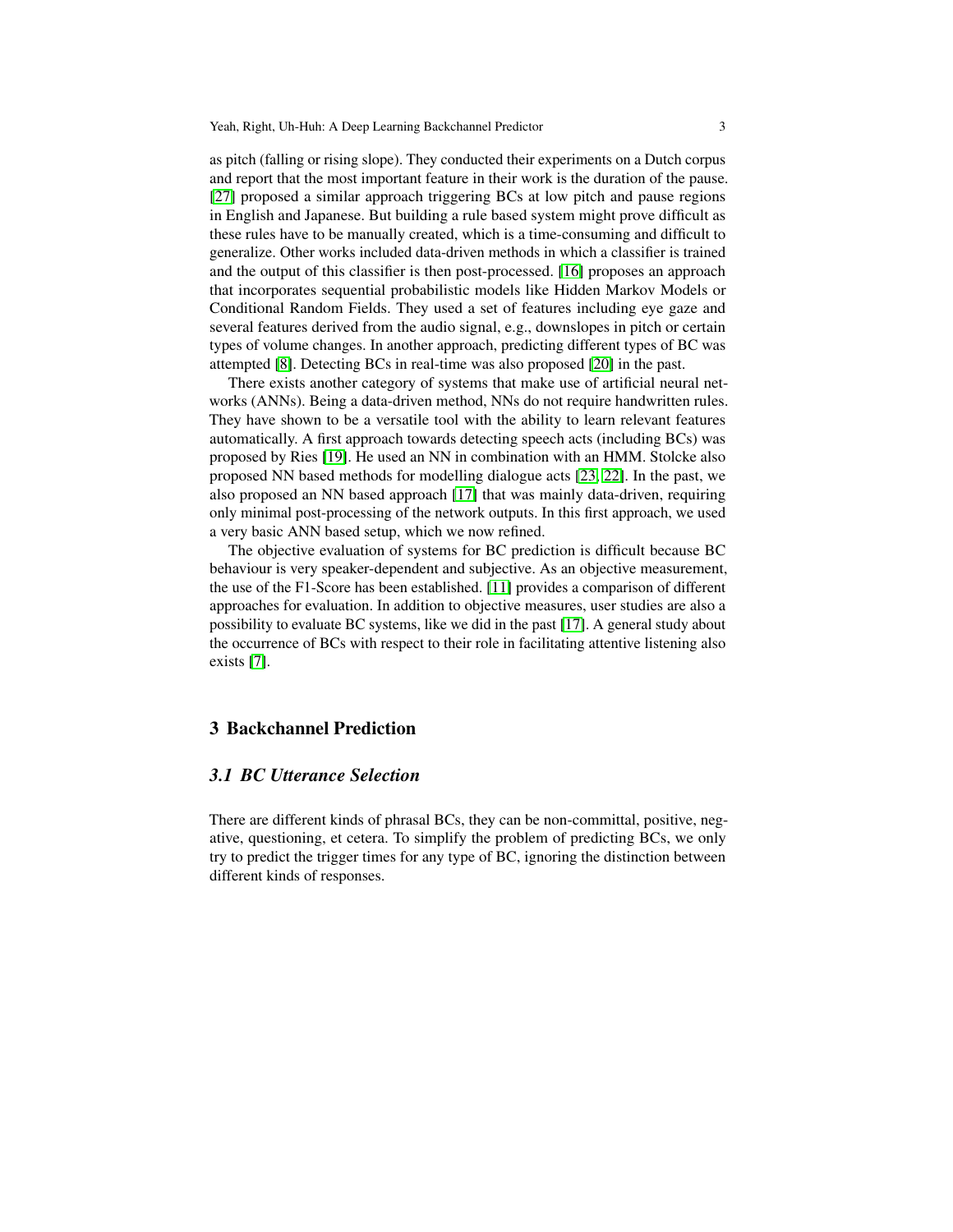## *3.2 Feature Selection*

A neural network is able to learn advantageous feature representations on its own. Hence, feeding the absolute pitch and power (signal energy) values for a given time context enables the network to automatically extract the relevant information such as pitch slopes and pause triggers, as used in related research [\[16\]](#page-11-2). In addition to pitch and power, we also evaluated using other acoustic features such as the fundamental frequency variation (FFV) [\[12\]](#page-11-9) and the Mel-frequency cepstral coefficients (MFCCs). Finally, we tried adding an encoding of the speakers' word history before the listener backchannel using word2vec [\[14\]](#page-11-10) to assess whether our setup benefits from multimodal input features.

#### *3.3 Training and Neural Network Design*

We assumed to have two separate, but synchronized audio channels and corresponding transcripts: One for the speaker and one for the listener. We needed to decide which areas of audio to use to train the network. As we wanted to predict the BCs in an online fashion without using future information, we needed to train the network to detect segments of audio from the speaker track that would potentially cause a BC in the listener track. We chose the beginning of the BC utterance as an anchor and used a fixed context before that as the positive prediction area. We also needed to choose negative examples, so the network would not be biased to always predict a BC. We did this by selecting the range a few seconds before each BC, because in that area the listener explicitly decided not to give a backchannel response yet. This resulted in a fully balanced training dataset.

We initially used a feed forward network architecture. The input layer consists of all the chosen features over the previously selected fixed time context. The output layer has two softmax neurons representing the "categories" [BC, non-BC]. We used back-propagation to train the network on the outputs [1, 0] for BC and [0, 1] for non-BC prediction areas. We only need to consider one of these outputs because the softmax function guarantees that they add up to one. We evaluated multiple different combinations of network depths and neuron counts. An example of the architecture with two hidden layers can be seen in [Figure 1.](#page-4-0)

<span id="page-3-0"></span>The placement of future BCs is dependent on the timing of previous BCs. The probability of a BC increases with longer periods without any listener feedback. To accommodate for this, we want the network to also take its previous internal state or outputs into account. We do this by modifying the above architecture to use Long-short term memory (LSTM) layers instead of feed forward layers.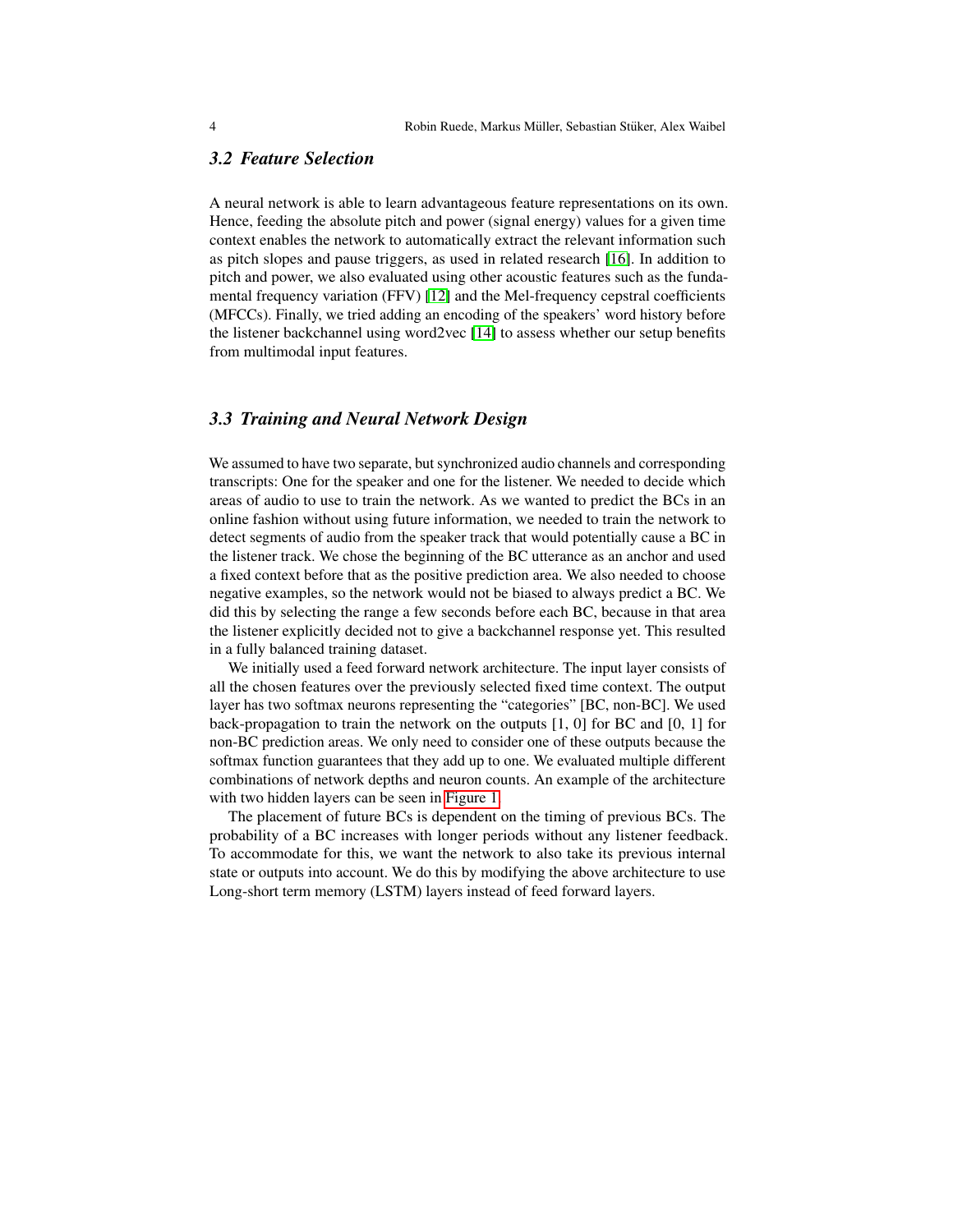<span id="page-4-0"></span>

Fig. 1: Example for a neural network architecture for BC prediction.

# 4 Experimental Setup

## *4.1 Dataset*

We used the Switchboard dataset [\[3\]](#page-10-2), which consists of 2,438 English telephone conversations of five to ten minutes, 260 hours in total. Pairs of participants from across the United States were encouraged to talk about a specific topic chosen randomly from 70 possibilities. Conversation partners and topics were selected so two people would only talk once with each other, and every person would only discuss a specific topic once.

These telephone conversations are annotated with transcriptions and word alignments [\[4\]](#page-10-3) with a total of 390k utterances or 3.3 million words. We split the dataset randomly into 2,000 conversations for training, 200 for validation and 238 for evaluation. We used annotations from the Switchboard Dialog Act Corpus (SwDA) [\[6\]](#page-10-4) to decide which utterances to classify as BCs. The SwDA contains categorical annotations for the utterances of about half of the data of the Switchboard corpus.

# *4.2 Extraction*

We chose to use the top 150 most common unique utterances marked as BCs from the SwDA. Because the SwDA is incomplete, we had to identify utterances as BCs just by their text. We manually included some additional utterances that were missing from the SwDA transcriptions but present in the original transcriptions, by going through the most common utterances and manually selecting those that seemed relevant, such as 'um-hum yeah' and 'absolutely'. The most common BCs in the data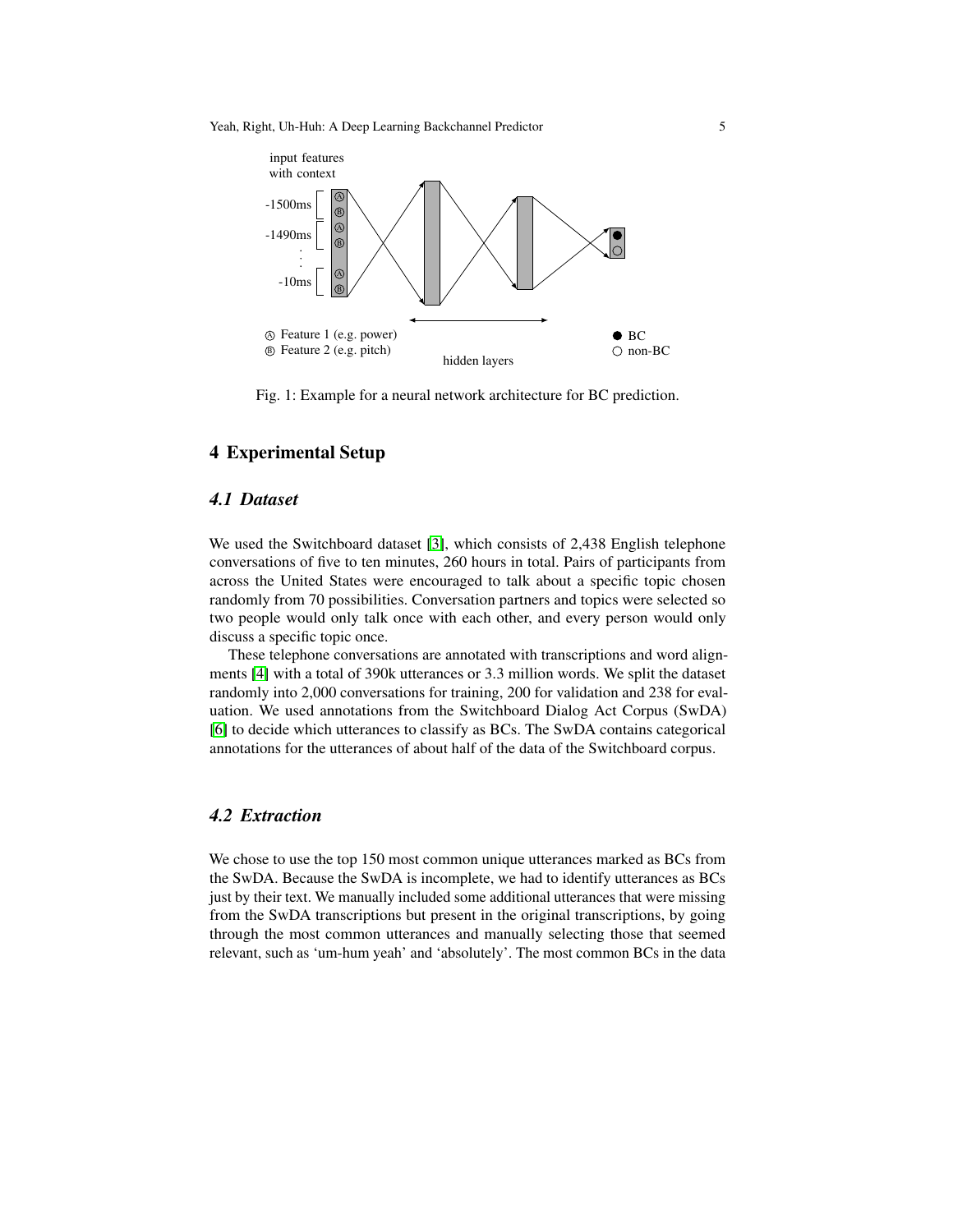set are "yeah", "um-hum", "uh-huh" and "right", adding up to 68% of all extracted BC phrases.

To select which utterances should be categorized as BCs and used for training, we first filtered noise and other markers such as laughter from the transcriptions. Some utterances such as "uh" can be both BCs and speech disfluencies, so we only chose those that have either silence or another BC before them. With this method a total of 15.7% of utterances or 2.21% of words were labelled as BCs.

We used the Janus Recognition Toolkit [\[13\]](#page-11-11) for parts of the feature extraction (power, pitch tracking, FFV, MFCC). Features were extracted for 32 ms frame windows with a frame shift of 10 ms, resulting in 100 samples per feature dimension per second. Because most of the data does not change much every 10 ms, we also test different context strides by only extracting every n-th frame. As an example, 800 ms of context with a stride of 2 corresponds to 40 data frames. For word2vec, we chose to also emit one frame every 10 ms for consistency, containing the encoding of the last non-silent word that ended before or at the time of the frame.

# *4.3 Training*

We used Theano [\[24\]](#page-11-12) with Lasagne [\[1\]](#page-10-5) for rapid prototyping and testing of different parameters.<sup>[1](#page-5-0)</sup> To evaluate different hyperparameters, we trained multiple network configurations with various context lengths (500ms to 2000ms), context strides (1 to 4 frames), network depths (one to four hidden layers), layer sizes (15 to 125 neurons), activation functions (tanh and relu), optimization methods (SGD, Adadelta and Adam [\[9\]](#page-10-6)), weight initialization methods (constant zero and Glorot [\[2\]](#page-10-7)), and layer types (feed forward and LSTM).

The LSTM networks we tested were prone to overfitting quickly. We tried two methods of regularization to overcome this. The first was Dropout training, where we randomly dropped a specific portion of neuron outputs in each layer for each training batch [\[21\]](#page-11-13). We evaluated dropout layer combinations from 0 to 50% while increasing layer sizes proportionately, but this did not improve the results. The second was adding L2-Regularization with a constant factor of 0.0001. This greatly reduced overfitting and slightly improved the results.

# <span id="page-5-1"></span>*4.4 Postprocessing*

We interpret the output value of the neural networks as the probability of a BC occurring at a given time. As the output is very noisy, we first apply a low-pass filter. To ensure our prediction does not use any future information, we use a Gaussian filter

<span id="page-5-0"></span><sup>&</sup>lt;sup>1</sup> Our code for extraction, training, postprocessing and evaluation will be available at <https://github.com/phiresky/backchannel-prediction>. The repository also contains a script to reproduce all of the results of this paper.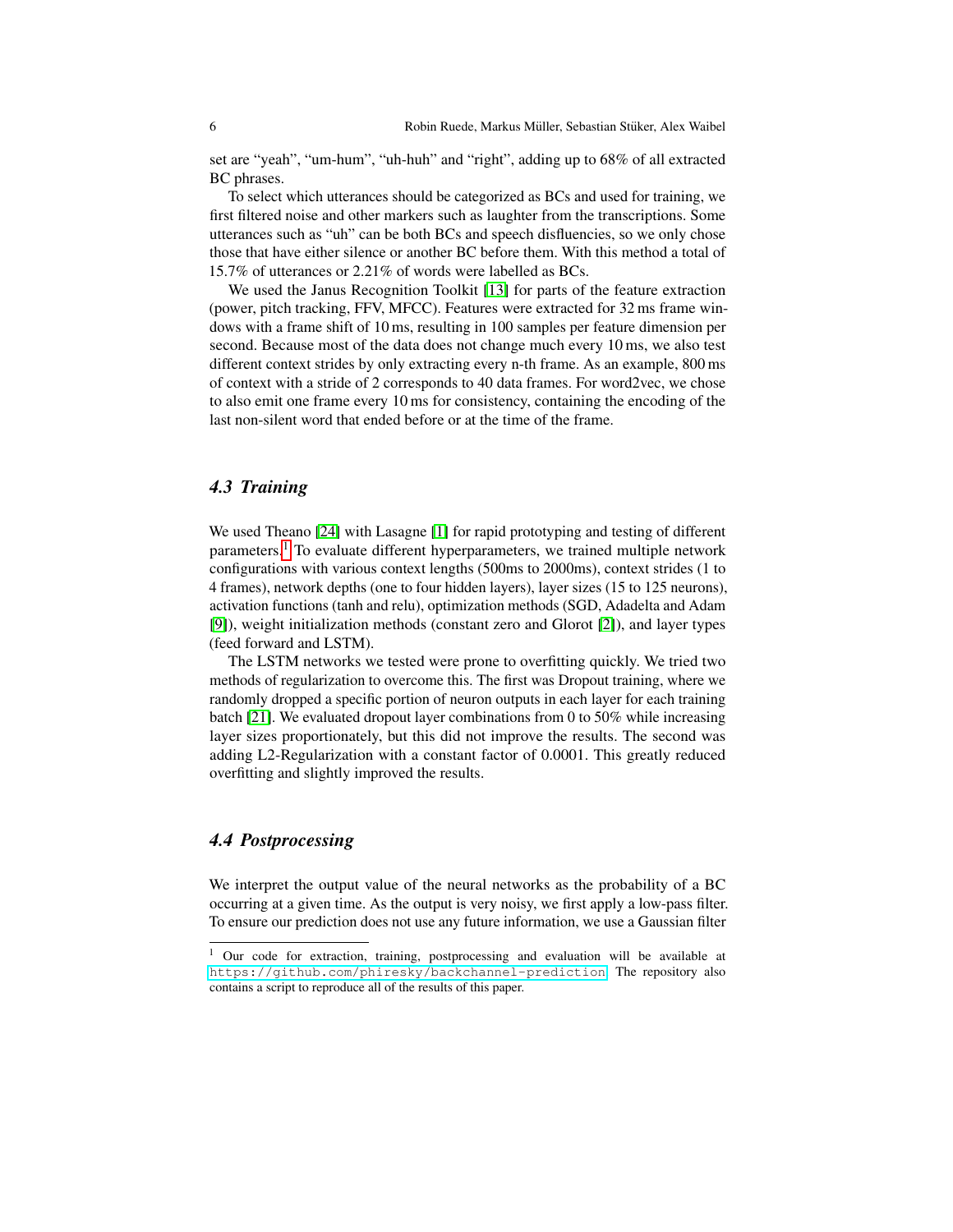which is asymmetrically cut off at some multiple *c* of the standard deviation  $\sigma$  for the side that would range into the future, and offset it so the last frame is at  $\pm 0$ ms from the prediction target time. This means the latency of our prediction increases by  $c \cdot \sigma$  *ms*. If we choose  $c = 0$ , we cut off the complete right half of the bell curve, keeping the latency at 0 at the cost of accuracy of the filter.

After the low-pass filter, we select every area for which the value exceeds a given threshold. We trigger either at the beginning of each of these areas or at their first local maximum, depending on the largest acceptable latency. This varies depending on the chosen allowed margin of error as defined in [subsection 4.5.](#page-6-0) An example of this postprocessing process can be seen in [Figure 2.](#page-6-1)

<span id="page-6-1"></span>

Fig. 2: Postprocessing example

We determined the optimal postprocessing hyperparameters for each network configuration and allowed margin of error automatically using Bayesian optimization [\[15\]](#page-11-14) with the validation F1-Score as the utility function. For a margin of error of [0 ms, +1000 ms], the resulting standard deviation  $\sigma$  ranged from 200 ms to 350 ms, and the filter cut-off ranged from  $0.9\sigma$  to  $1.4\sigma$ . With this margin of error, the prediction can happen with a delay of up to one second after the ground truth. When choosing a margin of error that only allows a smaller delay such as [-200 ms, +200 ms], the selected standard deviation ranged from 150 ms to 250 ms, and the filter cut-off ranged from  $0.0\sigma$  to  $1.0\sigma$ , causing the predicted trigger to happen earlier.

## <span id="page-6-0"></span>*4.5 Evaluation*

The training data contains two-sided conversations. Because the output of our predictor is only relevant for segments with just one person talking, we run our evaluation on monologuing segments. We define a monologuing segment as the maximum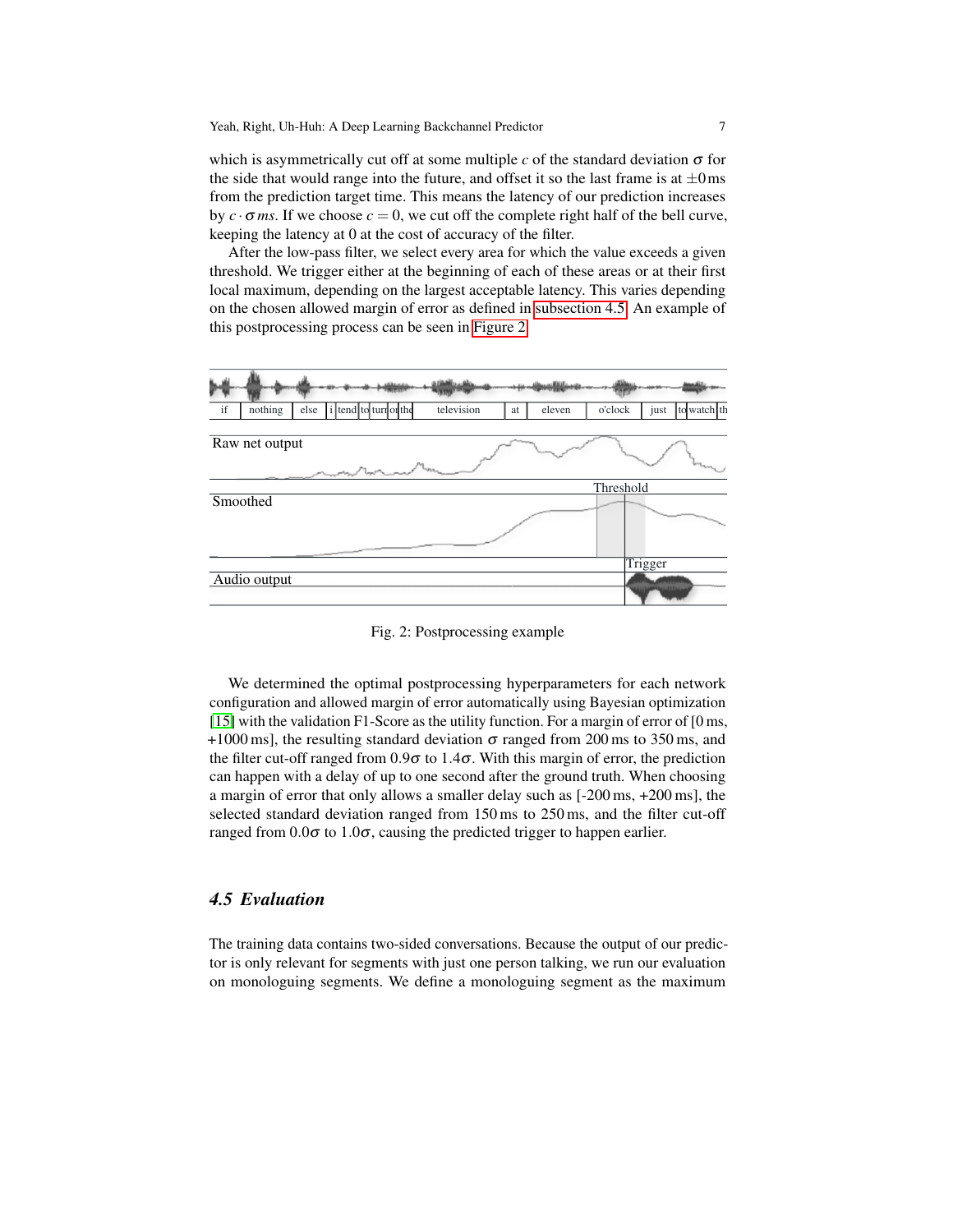possible time range in which one person is continuously *talking* and the other person is continuously *not talking* for at least five seconds. A person is continuously talking *iff* they are only emitting utterances that are not silence or BCs. We only consider segments of a minimum length of five seconds to exclude sections of alternating conversation. This way we get segments where one participant is talking, and the other is producing backchannels without taking the turn.

We define a prediction time as correct if it is within a given margin of error of the onset of a correct BC utterance. We did most of the testing of our predictions with an error margin of [0 ms, +1000 ms], but also provide results for other margins used in related research. For comparison, we also evaluated a random predictor as a baseline. This predictor knows the correct count of BCs for a audio file and returns a uniformly distributed set of trigger times.

#### <span id="page-7-0"></span>5 Results

We use "70 : 35" to denote a network layer configuration of input  $\rightarrow$  70 neurons  $\rightarrow$ 35 neurons  $\rightarrow$  output.

We tested different context widths. A context width of *n* ms means we use the range [−*n*ms,0ms] from the beginning of the backchannel utterance. The results improved when increasing the context width from our initial value of 500 ms. Performance peaked with a context of about 1500 ms, as can be seen in Table [1a,](#page-9-0) longer contexts tended to cause the predictor to trigger too late. We tested using only every n-th frame of input data. Even though we initially did this for performance reasons, we noticed that training on every single frame has worse performance than skipping every second frame due to overfitting. Taking every fourth frame seems to miss too much information, so performance peaks at a context stride of 2, as seen in Table [1b.](#page-9-1)

We tested different combinations of features, with using solely power in a first approach. But adding prosodic features gives great improvements. Using FFV as the only prosodic feature performs worse than FFV together with the absolute pitch value. Adding MFCCs does not seem to improve performance in a meaningful way, when also using pitch, see Table [1c](#page-9-2) for more details. Note that using *only* word2vec performs reasonably well, because with our method it indirectly encodes the time since the last utterance, similar to the power feature. Table [1d](#page-9-3) shows a comparison between feed forward and LSTM networks. The parameter count is the number of connection weights the network learns during training. Note that LSTMs have higher performance, even with similar parameter counts. We compared different layer sizes for our LSTM networks, as shown in Table [1e.](#page-9-4) A network depth of two hidden layers worked best, but the results are adequate with a single hidden layer or three hidden layers.

In [Table 2,](#page-10-8) our final results are given for the completely independent evaluation data set. We compared the results from [\[17\]](#page-11-7) with our system. [\[17\]](#page-11-7) used the same dataset, but focused on offline predictions, meaning their network had future information available, and they evaluated their performance on the whole corpus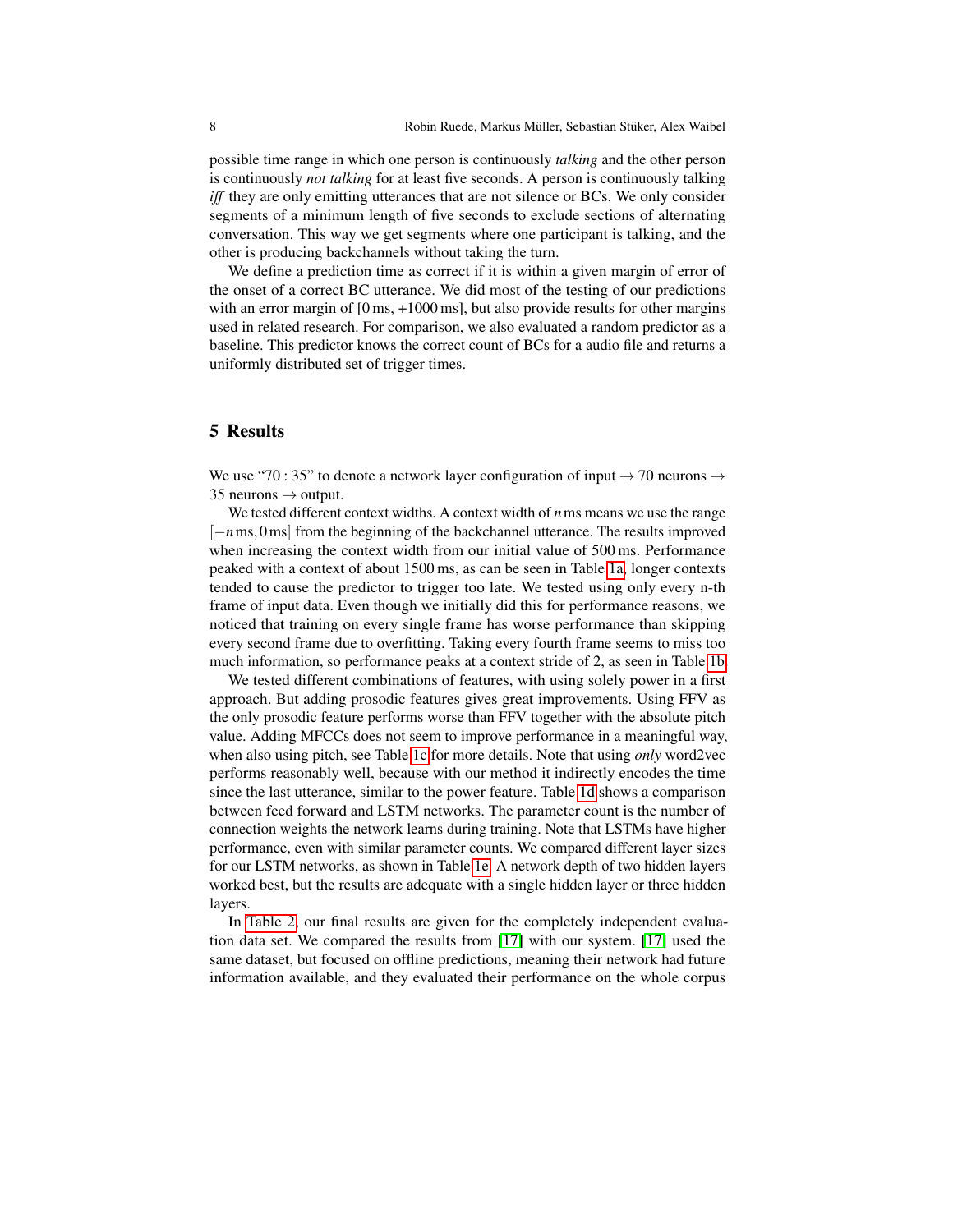including segments with silence and with alternating conversation. We adjusted our baseline and evaluation system to match their setup by removing the monologuing constraint described in [subsection 4.5](#page-6-0) and changing the margin of error to [-200 ms, +200 ms]. As can be seen in Table [2a,](#page-10-9) our predictor performs better. All other related research used different languages, datasets or evaluation methods, rendering a direct comparison difficult because of slightly different tasks.

Table [2b](#page-10-10) shows the results with our presented evaluation method. We provide scores for different margins of error used in other research. Subjectively, missing a BC trigger may be more acceptable than a false positive, so we also provide a result with balanced precision and recall. Note that a later margin center with the same margin width has higher performance because it allows more latency in the predictions, which means we can choose better postprocessing parameters as described in [subsection 4.4.](#page-5-1)

#### <span id="page-8-0"></span>6 Conclusion and Future Work

We have presented a new approach to predict BCs using neural networks. With refined methods for network training as well as different network architectures, we could improve the F1-Score in contrast to our previous experiments. In addition to evaluating different hyperparameter configurations, we also experimented with LSTM networks, which lead to improved results. Our best system achieved an F1-Score of 0.388.

We used linguistic features via word2vec only in a very basic way, assuming the availability of an instant speech recognizer by using the reference transcripts. As low-latency speech recognition is possible [\[18\]](#page-11-15), one of the next steps would be to combine both systems. Further work is needed to evaluate other methods for adding word vectors to the input features and to analyze problems with our approach. We only tested feed forward neural networks and LSTMs, other architectures like timedelay neural networks [\[26\]](#page-11-16), also called convolutional neural networks, may also give interesting results. Our approach of choosing the training areas may not be optimal because the delay between the last utterance of the speaker and the backchannel can vary significantly. One possible solution would be to align the training area by the last speaker utterance instead of the backchannel start.

Because backchannels are a largely subjective phenomenon, a user study would be helpful to subjectively evaluate the performance of our predictor and to compare it with human performance in our chosen evaluation method. Another method would be to find consensus for backchannel triggers by combining the predictions of multiple human subjects for a single speaker channel as described by Huang et al. (2010) as "parasocial consensus sampling" [\[5\]](#page-10-11).

Acknowledgements This work has been conducted in the SecondHands project which has received funding from the European Union's Horizon 2020 Research and Innovation programme (call:H2020- ICT-2014-1, RIA) under grant agreement No 643950.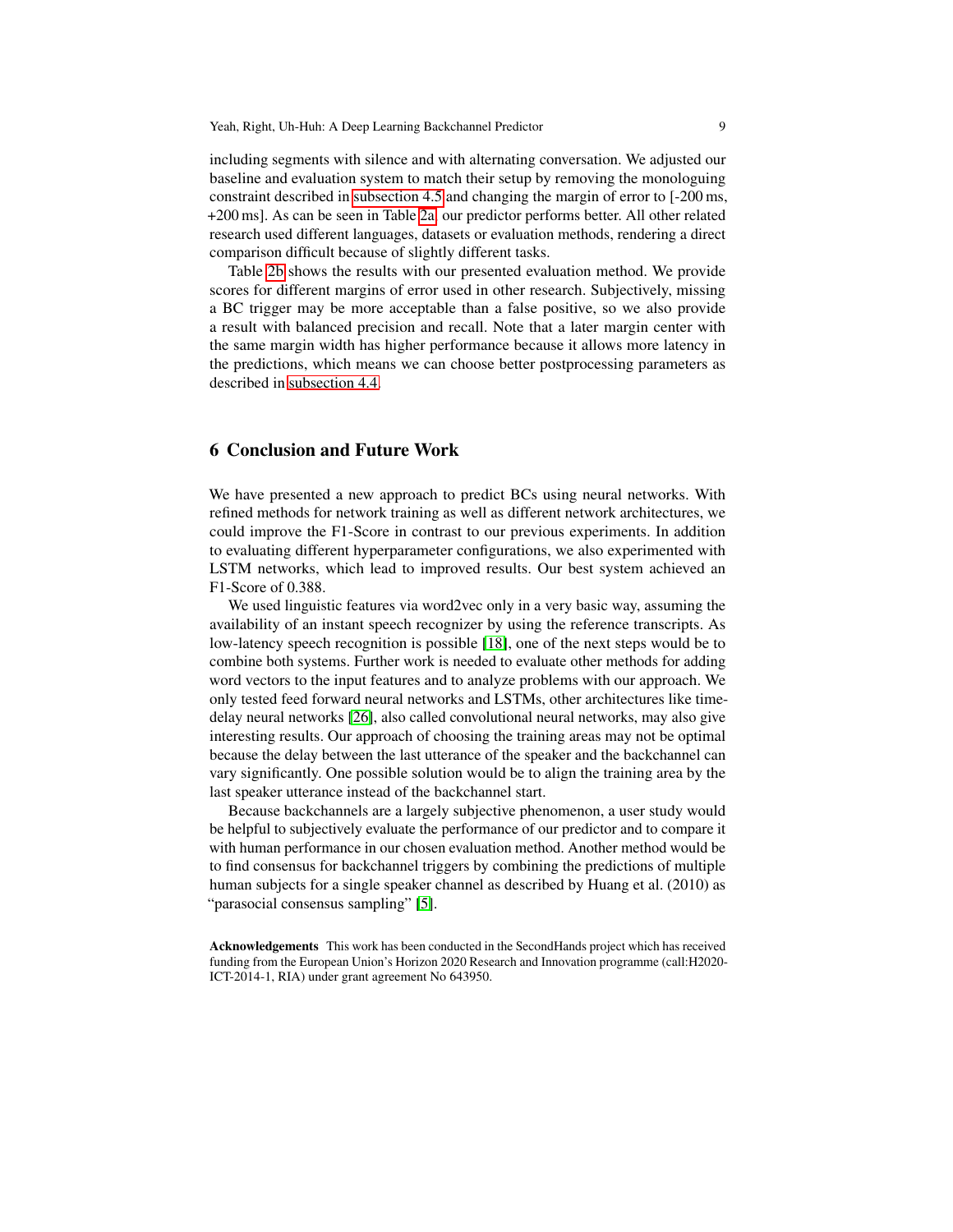Table 1: Results on the Validation Set. All results use the following setup if not otherwise stated: LSTM, configuration: (70 : 35); input features: power, pitch, ffv; context width: 1500 ms; context frame stride: 2; margin of error: 0 ms to +1000 ms. Precision, recall, and F1-Score are given for the validation data set.

<span id="page-9-0"></span>

| (a) Results with various context |  |  |  |
|----------------------------------|--|--|--|
| lengths. Performance peaks at    |  |  |  |
| 1500 ms.                         |  |  |  |

<span id="page-9-1"></span>(b) Results with various context frame strides.

|                                    | Context Precision Recall F1-Score |               | Stride Precision Recall F1-Score |  |
|------------------------------------|-----------------------------------|---------------|----------------------------------|--|
| $500 \text{ ms}$ 0.219 0.466 0.298 |                                   | $\mathbf{1}$  | $0.290$ $0.490$ $0.364$          |  |
| 1000 ms 0.280 0.497 0.358          |                                   | $\mathcal{L}$ | $0.305$ $0.488$ $0.375$          |  |
| 1500 ms 0.305 0.488 0.375          |                                   | 4             | 0.285 0.498 0.363                |  |
| 2000 ms 0.275 0.577 0.373          |                                   |               |                                  |  |

<span id="page-9-2"></span>

| (c) Results with various input features, separated into only acous- |
|---------------------------------------------------------------------|
| tic features and acoustic plus linguistic features.                 |

| Features                                      |       |       | Precision Recall F1-Score |
|-----------------------------------------------|-------|-------|---------------------------|
| power                                         | 0.244 | 0.516 | 0.331                     |
| power, pitch                                  | 0.307 | 0.435 | 0.360                     |
| power, pitch, mfcc                            | 0.278 | 0.514 | 0.360                     |
| power, ffy                                    | 0.259 | 0.513 | 0.344                     |
| power, ffv, mfcc                              | 0.279 | 0.515 | 0.362                     |
| power, pitch, ffy                             | 0.305 | 0.488 | 0.375                     |
| word2vec $_{dim=30}$                          | 0.244 | 0.478 | 0.323                     |
| power, pitch, word2vec $_{dim=30}$            | 0.318 | 0.486 | 0.385                     |
| power, pitch, ffv, word2vec $_{dim=15}$       | 0.321 | 0.475 | 0.383                     |
| power, pitch, ffv, word2vec <sub>dim=30</sub> | 0.322 | 0.497 | 0.390                     |
| power, pitch, ffv, word2vec $_{dim=50}$       | 0.304 | 0.527 | 0.385                     |

<span id="page-9-3"></span>(d) Feed forward vs LSTM. LSTM outperforms feed forward architectures.

| Layers       | Parameter count Precision Recall F1-Score |       |       |       |
|--------------|-------------------------------------------|-------|-------|-------|
| FF(56:28)    | 40k                                       | 0.230 | 0.549 | 0.325 |
| FF(70:35)    | 50k                                       | 0.251 | 0.468 | 0.327 |
| FF(100:50)   | 72k                                       | 0.242 | 0.490 | 0.324 |
| LSTM (70:35) | 38k                                       | 0.305 | 0.488 | 0.375 |
|              |                                           |       |       |       |

<span id="page-9-4"></span>(e) Comparison of different network configurations. Two LSTM layers give the best results.

| Layer sizes Precision Recall F1-Score |       |       |       |
|---------------------------------------|-------|-------|-------|
| 100                                   | 0.280 | 0.542 | 0.369 |
| 50:20                                 | 0.291 | 0.506 | 0.370 |
| 70:35                                 | 0.305 | 0.488 | 0.375 |
| 100:50                                | 0.303 | 0.473 | 0.369 |
| 70:50:35                              | 0.278 | 0.541 | 0.367 |
|                                       |       |       |       |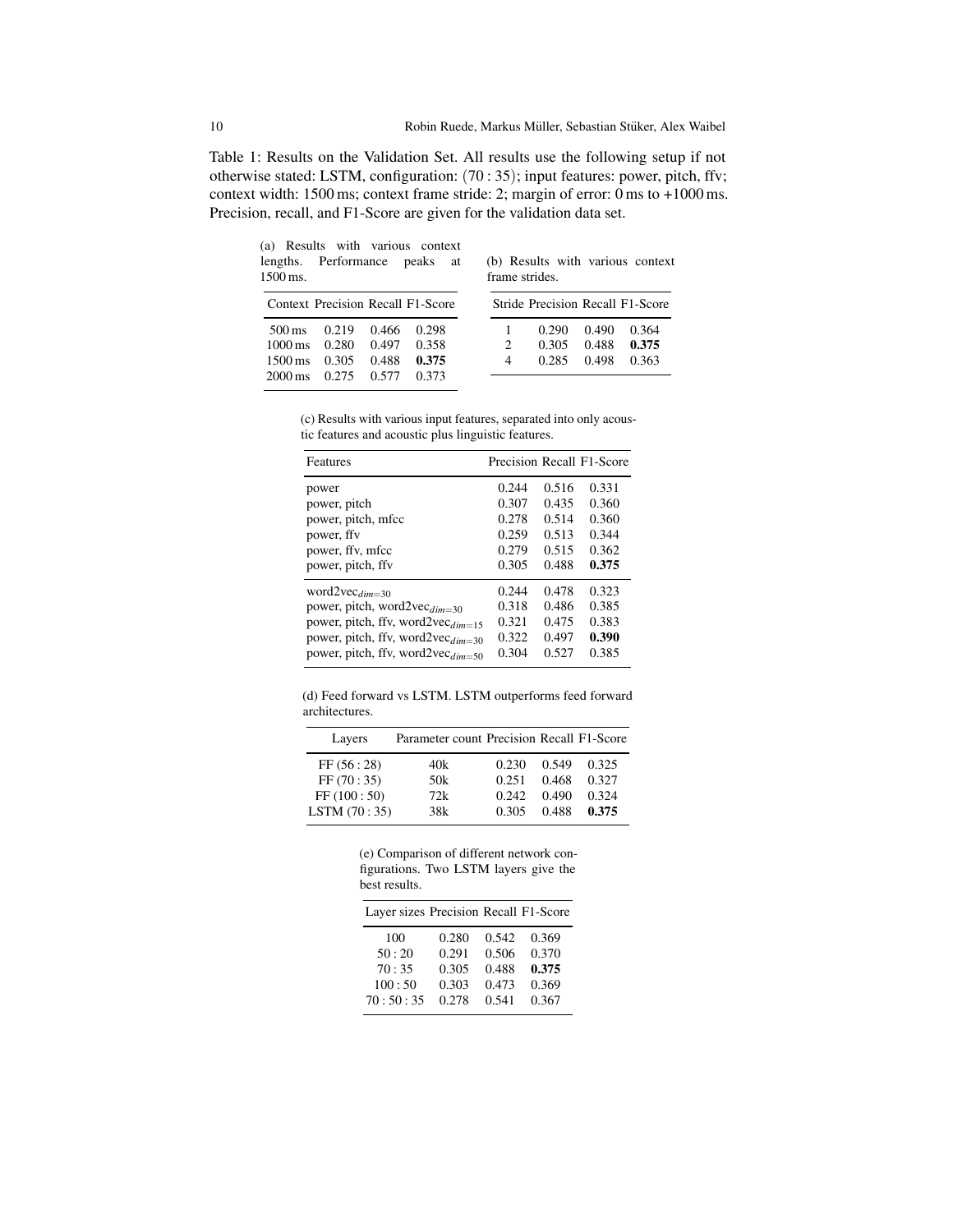<span id="page-10-8"></span>Yeah, Right, Uh-Huh: A Deep Learning Backchannel Predictor 11

Table 2: Final best results on the evaluation set (chosen by validation set)

(a) Comparison with previous research. [\[17\]](#page-11-7) did their evaluation without the constraints defined in [subsection 4.5,](#page-6-0) so we adjusted our baseline and evaluation to match their setup.

<span id="page-10-9"></span>

| Predictor                                               |                     |       | Precision Recall F1-Score |
|---------------------------------------------------------|---------------------|-------|---------------------------|
| Baseline (random)                                       | $0.042 \quad 0.042$ |       | 0.042                     |
| Müller et al. (offline) [17]                            |                     |       | 0.109                     |
| Our results (offline, context of $-750$ ms to $750$ ms) | 0.114               | 0.300 | 0.165                     |
| Our results (online, context of $-1500$ ms to 0 ms)     | 0.100               | 0.318 | 0.153                     |

(b) Results with our evaluation method with various margins of error used in other research [\[10\]](#page-11-17). Performance improves with a wider margin width and with a later margin center.

<span id="page-10-10"></span>

| Margin of Error Constraint                |                                                  |       |       | Precision Recall F1-Score |
|-------------------------------------------|--------------------------------------------------|-------|-------|---------------------------|
| $-200$ ms to 200 ms                       |                                                  | 0.172 | 0.377 | 0.237                     |
| $-100$ ms to 500 ms                       |                                                  | 0.239 | 0.406 | 0.301                     |
| $-500$ ms to 500 ms                       |                                                  | 0.247 | 0.536 | 0.339                     |
| $0 \,\mathrm{ms}$ to $1000 \,\mathrm{ms}$ | Baseline (random, correct BC count)              | 0.111 | 0.052 | 0.071                     |
|                                           | Baseline (random, 8x correct BC count)           | 0.079 | 0.323 | 0.127                     |
|                                           | Balanced Precision and Recall                    | 0.342 | 0.339 | 0.341                     |
|                                           | Best F1-Score (only acoustic features)           | 0.294 | 0.488 | 0.367                     |
|                                           | Best F1-Score (acoustic and linguistic features) | 0.312 | 0.511 | 0.388                     |

# References

- <span id="page-10-5"></span>1. Dieleman, S., Schlüter, J., Raffel, C., Olson, E., Sønderby, S.K., et al.: Lasagne: First release. (2015). DOI 10.5281/zenodo.27878. URL [http://dx.doi.org/10.5281/zenodo.](http://dx.doi.org/10.5281/zenodo.27878) [27878](http://dx.doi.org/10.5281/zenodo.27878)
- <span id="page-10-7"></span>2. Glorot, X., Bengio, Y.: Understanding the difficulty of training deep feedforward neural networks. In: Aistats, vol. 9, pp. 249–256 (2010)
- <span id="page-10-2"></span>3. Godfrey, J., Holliman, E.: Switchboard-1 release 2 (1993). URL [https://catalog.ldc.](https://catalog.ldc.upenn.edu/ldc97s62) [upenn.edu/ldc97s62](https://catalog.ldc.upenn.edu/ldc97s62)
- <span id="page-10-3"></span>4. Harkins, D., et al.: ISIP switchboard word alignments (2003). URL [https://www.isip.](https://www.isip.piconepress.com/projects/switchboard/) [piconepress.com/projects/switchboard/](https://www.isip.piconepress.com/projects/switchboard/)
- <span id="page-10-11"></span>5. Huang, L., Morency, L.P., Gratch, J.: Learning backchannel prediction model from parasocial consensus sampling: a subjective evaluation. In: International Conference on Intelligent Virtual Agents, pp. 159–172. Springer (2010)
- <span id="page-10-4"></span>6. Jurafsky, D., Van Ess-Dykema, C., et al.: Switchboard discourse language modeling project (1997)
- <span id="page-10-1"></span>7. Kawahara, T., Uesato, M., Yoshino, K., Takanashi, K.: Toward Adaptive Generation of Backchannels for Attentive Listening Agents. In: International Workshop Serien on Spoken Dialogue Systems Technology, pp. 1–10 (2015)
- <span id="page-10-0"></span>8. Kawahara, T., Yamaguchi, T., Inoue, K., Takanashi, K., Ward, N.: Prediction and Generation of Backchannel Form for Attentive Listening Systems. In: Proc. INTERSPEECH, vol. 2016 (2016)
- <span id="page-10-6"></span>9. Kingma, D., Ba, J.: Adam: A method for stochastic optimization. arXiv preprint arXiv:1412.6980 (2014)